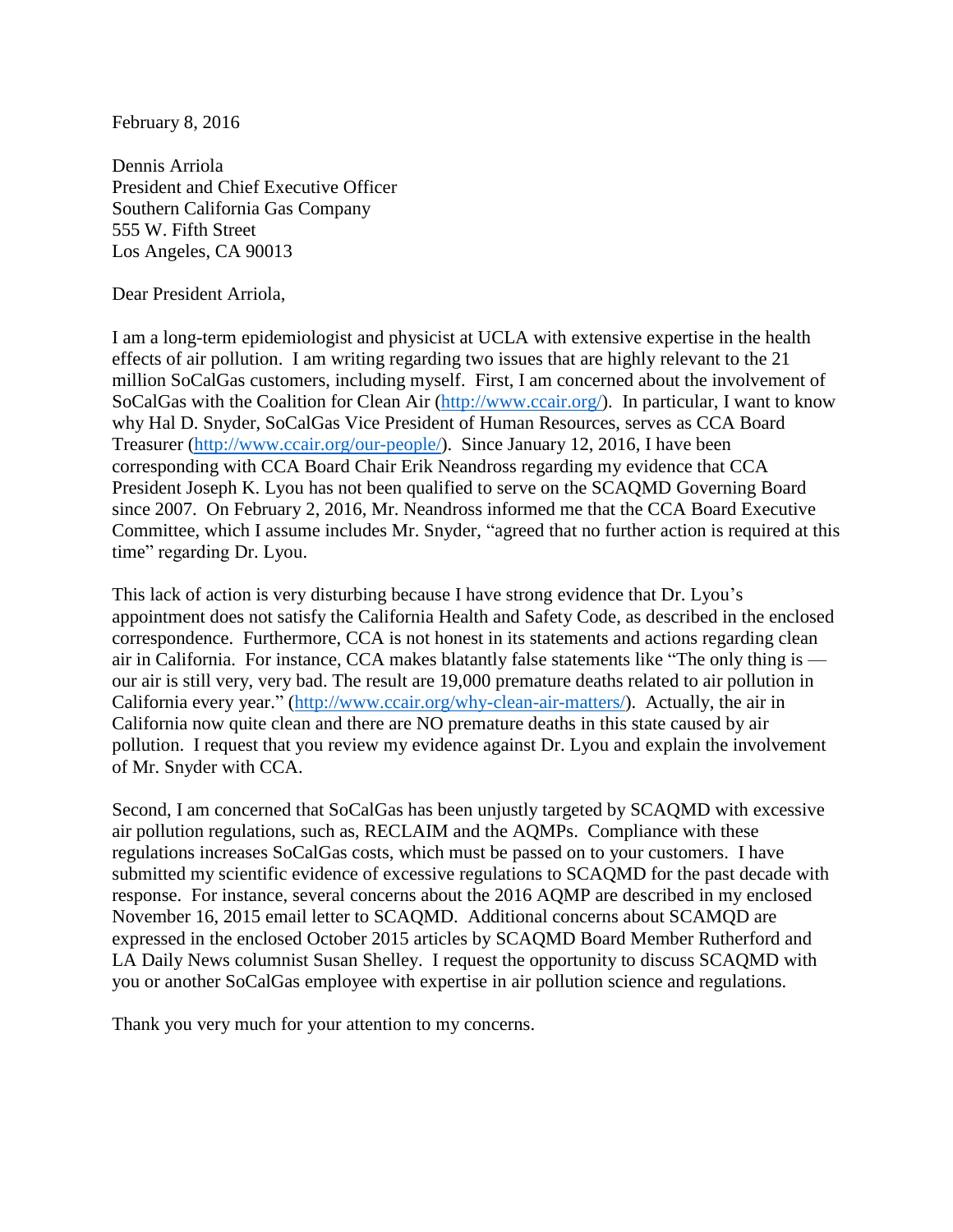Sincerely yours,<br>James E. Enstrom

James E. Enstrom, Ph.D., M.P.H. UCLA and Scientific Integrity Institute <http://scientificintegrityinstitute.org/> 914 Westwood Boulevard #577 Los Angeles, CA 90024 [jenstrom@ucla.edu](mailto:jenstrom@ucla.edu) (310) 472-4274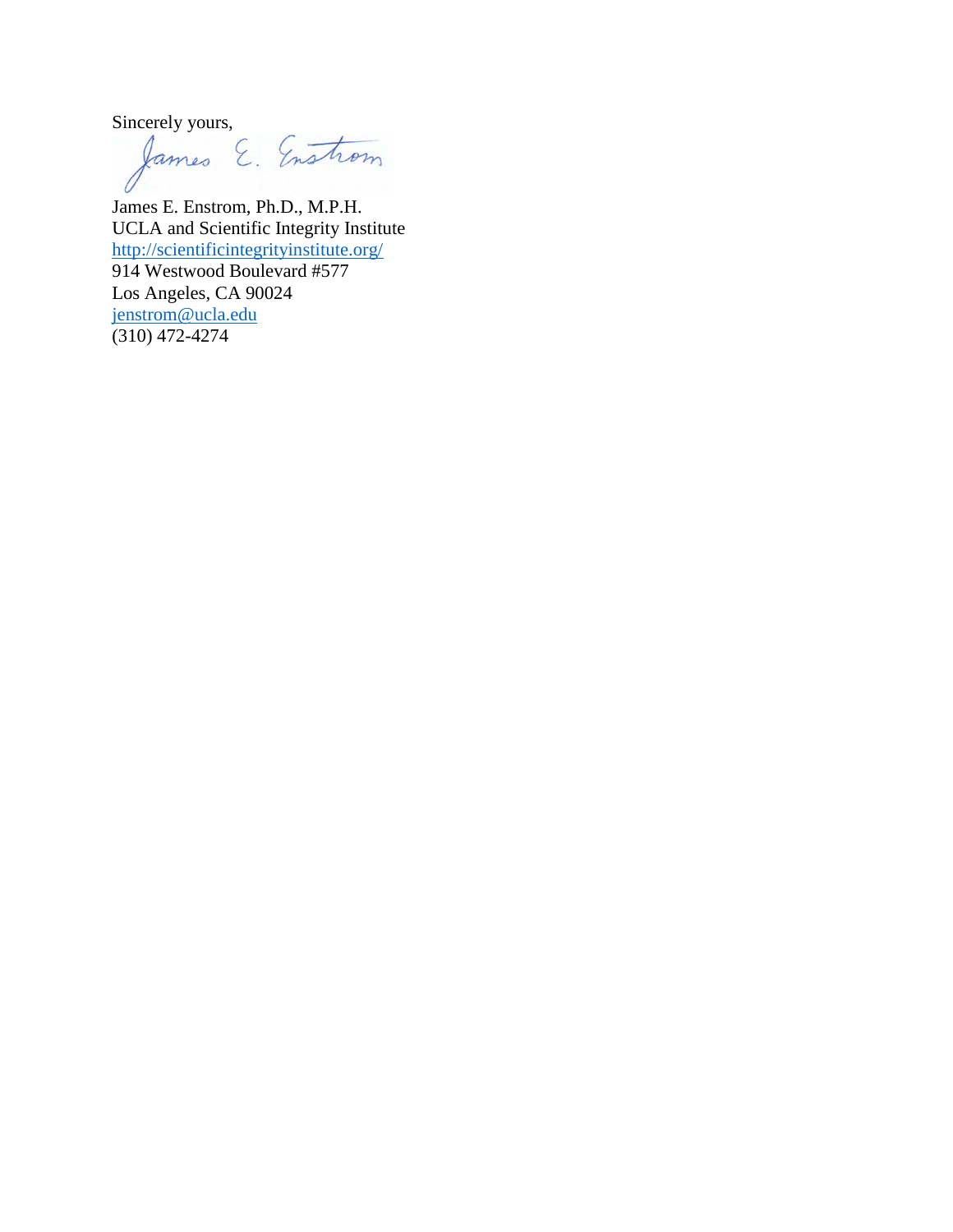**From:** Erik Neandross [mailto:erik@gladstein.org] **Sent:** Tuesday, February 02, 2016 1:56 PM **To:** jenstrom@ucla.edu **Subject:** RE: Your Jan. 12th Letter

James, I have received and reviewed your Jan. 26th correspondence with our executive committee. The committee agreed that no further action is required at this time.

Erik

Erik Neandross CCA Board Chair

January 26, 2016

Erik Neandross Chairman of the Board, Coalition for Clean Air Chief Executive Officer Gladstein, Neandross & Associates 2525 Ocean Park Boulevard #200 Santa Monica, CA 90405 [erik.neandross@gladstein.org](mailto:erik.neandross@gladstein.org)

Dear Mr. Neandross,

I appreciate your January 19, 2016 response to my January 12, 2016 letter regarding Coalition for Clean Air (CCA) President Joseph K. Lyou. I hope the CCA Board Executive Committee examines my letter very carefully and takes appropriate action. Also, I hope that UC Riverside Professor Ronald K. Loveridge is not a member of the Executive Committee because he engaged in highly unethical conduct when he was on the CARB and SCAQMD Boards. My enclosed August 20, 2015 letter [\(http://scientificintegrityinstitute.org/Loveridge082015.pdf\)](http://scientificintegrityinstitute.org/Loveridge082015.pdf) and the enclosed pages from the November 16, 2009 letter by John G. Telles, M.D. [\(http://scientificintegrityinstitute.org/Telles111609.pdf\)](http://scientificintegrityinstitute.org/Telles111609.pdf) describe some of Professsor Loveridge's unethical conduct ever since I personally talked with him in Riverside on December 3, 2008. Please read these pages carefully because they